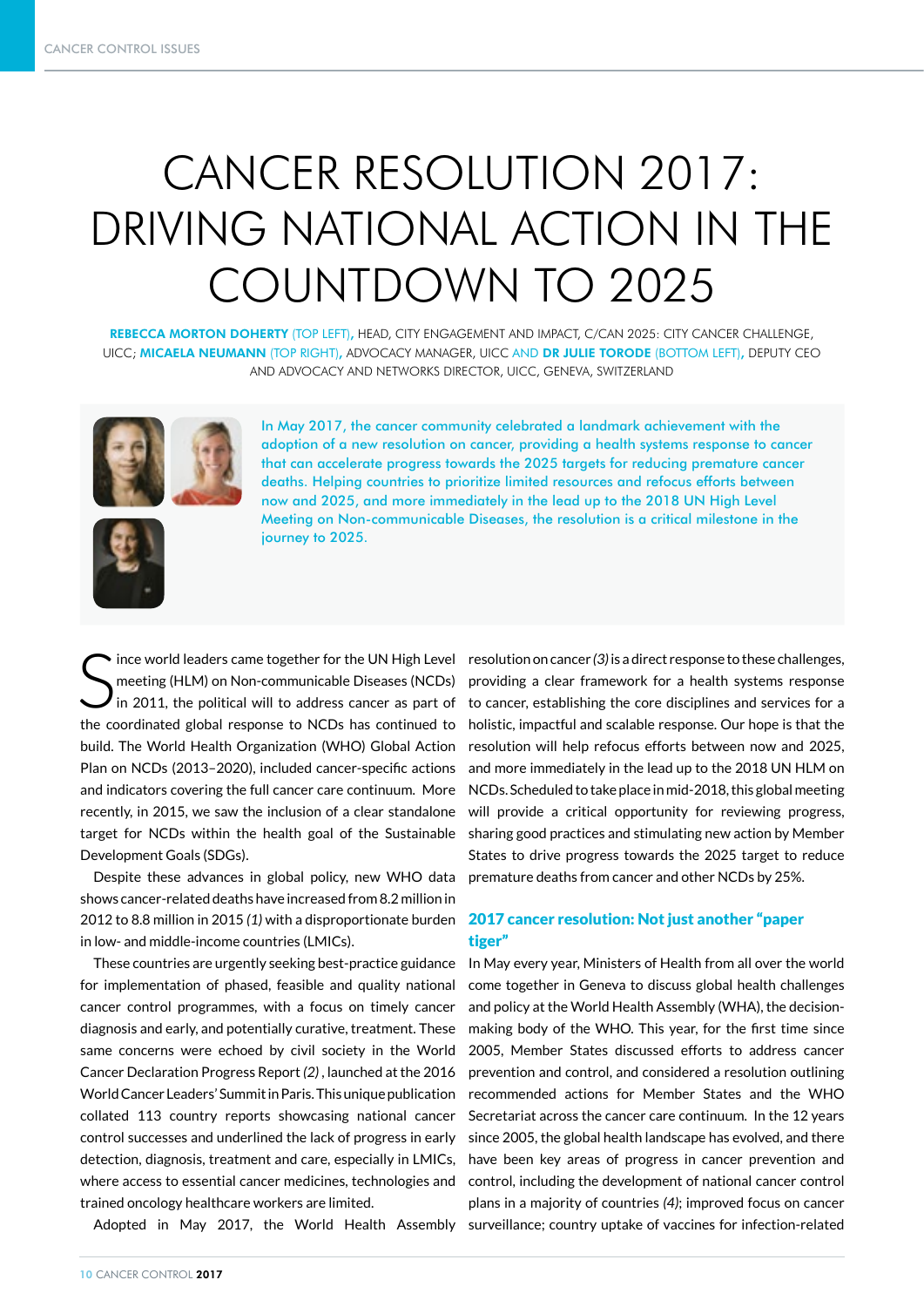## **Figure 1: Infographic from UICC's social media campaign for the 2017 cancer resolution**

(E

Prompt and appropriate treatment, including surgery, radiotherapy, systemic therapy, pain relief and palliative care, managed by a skilled multidisciplinary team, improve patient safety, treatment outcomes, quality of life and survivorship.

## 2017 cancer resolution: From global commitment to national action uicc.org/CancerResolution



**Figure 2: Example of a supportive message from a key opinion leader for the 2017 cancer resolution** 

We welcome the cancer resolution as an important step to better integrate cancer and NCD prevention and care at the national I The resolution will help cancer advocates, health workers, and national NCD Directors build momentum in the run up to the 2018 UN High-<br>level Meeting on NCDs, at a time when bold and innovative policies are<br>urgantly required for all governments to achieve the ambitious NCD targets to which they have committed." **Katie Dain, Executive Director**<br>NCD Alliance

2017 cancer resolution uicc.org/CancerResolution



**O** Development of partnerships, referral networks and centres of excellence for improving the quality of cancer diagnosis, treatment and care services and facilitating multidisciplinary cooperation.

 $\Theta$  Training of health professionals at all levels of healthcare.

 $\bigcirc$  Strengthening of palliative care and promotion of cancer survivors' follow-up and rehabilitation.

More specifically, the resolution underlines the importance of patient

cancers; early detection programmes; and an update to the WHO Model Essential Medicines List for cancer *(5)*. Following the 2011 and 2014 UN HLM on NCDs and the Global Action Plan on NCDs, there has been renewed focus on a health systems response for cancer as one of the lead NCDs.

Despite this, much of the effort so far to reduce mortality has focused on reducing incidence by addressing shared risk factors for cancer and other NCDs. Recognizing that this alone is insufficient in meeting global targets to reduce NCD mortality by 25% by 2025, and that many cancer deaths can be avoided if cases are diagnosed and treated early, the 2017 cancer resolution identifies four key drivers impacting cancer mortality by 2025 that are supported by the updated WHO cost-effectiveness recommendations for NCDs *(6*), also approved at the 2017 WHA:

 $\odot$  Programmes for the early detection, accurate diagnosis and treatment of cervical, breast, colorectal and oral cancers.

access to safe, effective and quality treatment and care that is affordable, and that would include effective surgery and anaesthesiology, pathology, radiotherapy and access to a limited number of essential cancer medicines, delivered by competent multidisciplinary teams. The resolution extends WHO's mandate to provide Member States with additional technical support in this regard. The WHO Secretariat is tasked with preparing a comprehensive technical report that examines pricing approaches and their impact on availability and affordability of medicines for the prevention and treatment of cancer, incentives for investment in research and development on cancer and innovation of these measures, and options that might enhance the affordability and accessibility of these medicines.

Speaking about the potential of the 2017 cancer resolution to have a real impact on patient outcomes, Dr Julie Torode, Deputy CEO, Union for International Cancer Control (UICC) said: "We are confident, and working hard, to ensure that it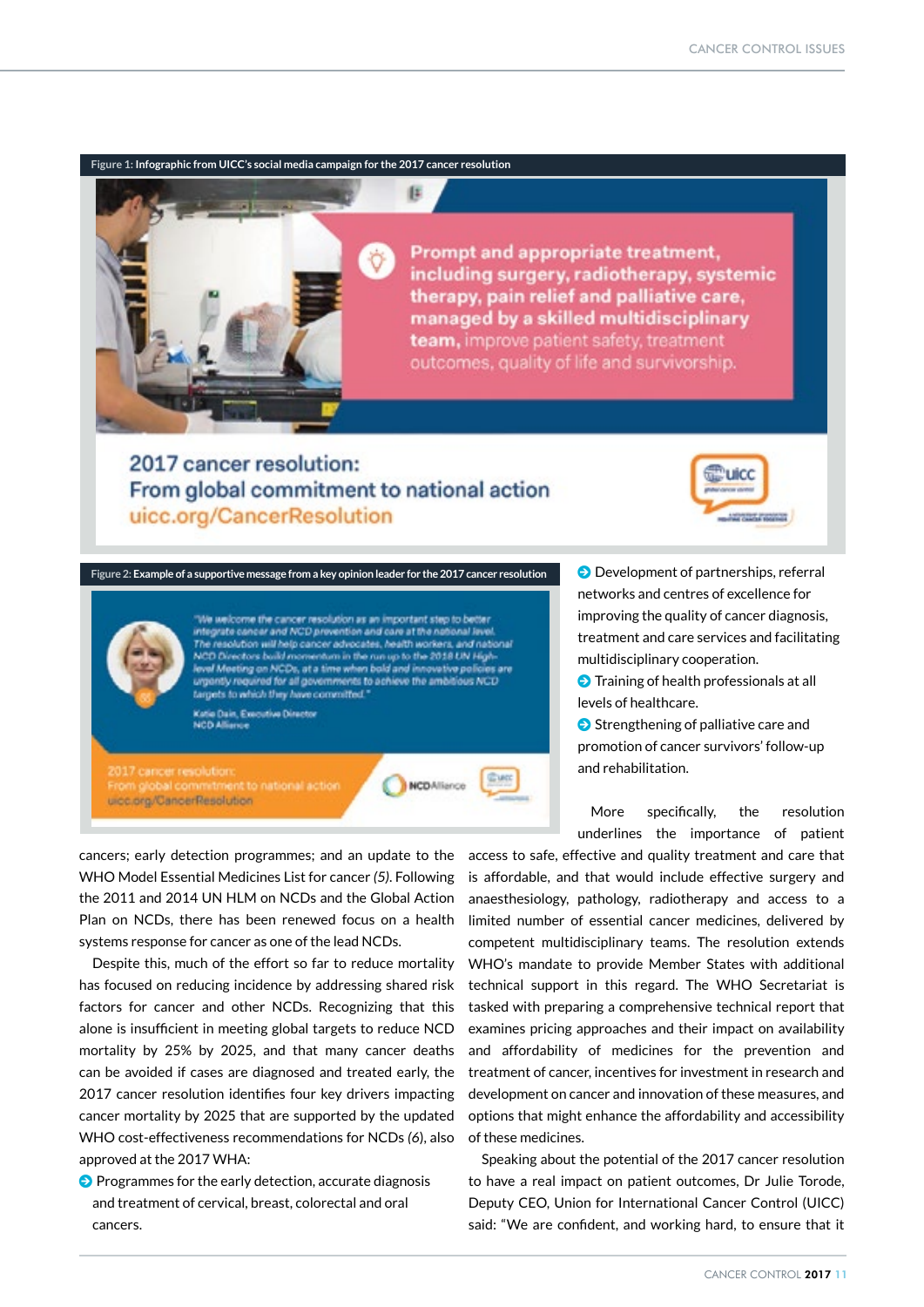will not be another 'paper tiger', disappeared from the global discourse. Rather, it will grow teeth through national action for impact in the lead up to 2025 and beyond."

## Supporting the cancer resolution: A global effort to drive national action

During the sixty-ninth WHA held in May 2016, a side event on "Making the Right Investments for Cancer Control" *(7)*, cohosted by UICC, together with several Member States including Jordan, Malaysia, Honduras, Kuwait and Peru, culminated in a request to the WHO Executive Board for a cancer resolution to be placed on the agenda of the next WHA.

This call to action was reiterated at the November 2016 World Cancer Leaders' Summit in Paris, with UICC's CEO, Dr Cary Adams, encouraging the cancer community to "work together with their respective governments to ensure the development and adoption of a meaningful cancer resolution that would stimulate and support national action on the journey to 2025".

In January 2017, a first draft of the cancer resolution was presented to the WHO Executive Board for consideration; the response was very positive, with 28 Member States and 12 civil society organizations making statements affirming the importance of this resolution for catalysing national action, particularly in the areas of palliative care, childhood cancer, research needs and financing.

Following the Executive Board meeting, a core group of Member States led by Canada, and then Colombia, worked together intensively to integrate feedback and find consensus on language to navigate some of the more difficult topics, including availability and pricing of essential cancer medicines and use of HPV and HBV vaccination as a cost-effective strategy for the prevention of infection-related cancers. The final resolution text presented to the World Health Assembly for adoption on 30 May 2017 was co-sponsored by 18 Member States, with 44 Member States from across all regions and income settings vocalizing their support for the resolution during the ensuing discussions.

Alongside the WHA, UICC spearheaded a communications campaign to support cancer organizations and other key stakeholders to promote the cancer resolution, and showcase their commitment to using the resolution to stimulate action at the regional, national and local levels. The campaign has received wide early support on social media with over 1,000 tweets mentioning the #CancerResolution, and 40 key opinion leaders publishing supportive messages (Fig. 2).

### Treatment for All: Building momentum to 2018

The 2018 UN HLM on NCDs will be the first formal opportunity for C/Can 2025: City Cancer Challenge, a new multi-sectoral

### **Box 1: C/Can 2025: City Cancer Challenge**

*"If a cancer resolution is going to make a difference by 2025, UICC must also play its part, and show leadership in the translation of global commitments into action. It is with this in mind that UICC is launching C/Can 2025, a multi-stakeholder initiative encouraging cities to take the lead on improving the health of their citizens and reducing inequities in access to quality cancer.*" UICC PRESIDENT PROFESSOR SANCHIA ARANDA, 2016 WORLD CANCER LEADERS' SUMMIT, PARIS, FRANCE

Today, more than 50% of the world's population live in urban environments. This figure is anticipated to grow to more than 60% by 2050. Cities, therefore, offer important opportunities to expand access to health services, including quality cancer care, for large numbers of the global population in a sustainable way.

Launched in January 2017, C/Can 2025 aims to increase the number of people with access to quality cancer treatment in cities around the world through a network of motivated partners including city leaders, governments, NGOs, UN agencies, and domestic and international businesses.

C/Can 2025 is already working with a small group of Key Learning Cities, including Cali, Asunción, Yangon, and Kumasi. Beginning in 2018, the ambition is to scale-up support to a wide network of cities that have a population greater than 1 million, in every region. To this end, on the occasion of the 2017 World Cancer Leaders' Summit held on 14 November in Mexico City, UICC launched a call to action inviting cities to join the initiative as C/Can 2025 Challenge Cities.

*To learn more about the C/Can 2025: City Cancer Challenge visit: http://www.uicc.org/what-we-do/convening/ccan-2025-city-cancerchallenge*

targets. It is a rare, critical moment for the cancer and wider NCD community to have a strong share of voice with Heads of State and other stakeholders who drive not just the health, but the 2030 development agenda, and who are key influencers in the allocation of resources to deliver cancer and NCD interventions, particularly in LMICs.

UICC calls for the cancer community to unite behind a clear and strong message to be delivered at the HLM, underlining the importance of increased human and financial resourcing for leaving no one behind in the countdown to 2025. While UICC recognizes the long-term impact of investing in cancer prevention, meeting the 2025 targets requires a health systems response for effective cancer management and improved patient outcomes. With this in mind, UICC will focus on delivering four priority pillars for action: (1) data for public health planning, monitoring and evaluation; (2) improved early detection for timely and accurate diagnosis; (3) early and quality treatment, including access to surgery, radiotherapy and medicines; and (4) management of advanced and metastatic disease through supportive and palliative care.  $\blacksquare$ 

*Rebecca Morton Doherty is Head of City Engagement & Impact*  since 2014 to review progress toward reaching the 2025 UICC initiative to improve equitable access to cancer care in cities.